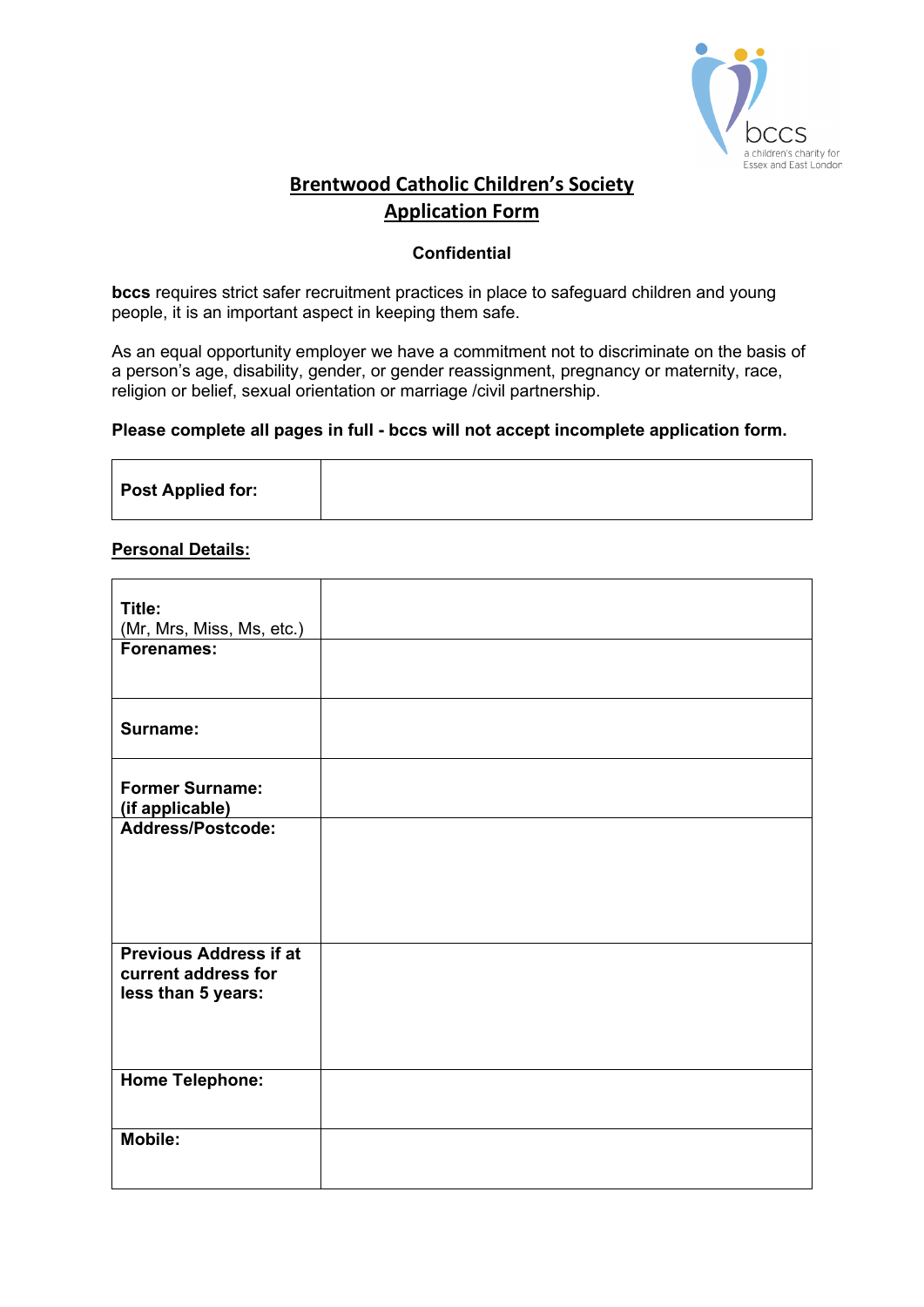| E-mail address:                      |  |
|--------------------------------------|--|
| <b>National Insurance</b><br>Number: |  |

Please give details of your previous employment, education, training since leaving Secondary Education with most recent first – listing any gaps in this history with explanation). If there is insufficient space please add in further information at end.

### **Employment (current/most recent):**

| <b>Name and Address of</b> |  |
|----------------------------|--|
| current/most recent        |  |
|                            |  |
| Employer:                  |  |
|                            |  |
|                            |  |
|                            |  |
|                            |  |
| Telephone:                 |  |
|                            |  |
| Post held:                 |  |
|                            |  |
| From:                      |  |
|                            |  |
| To:                        |  |
|                            |  |
|                            |  |
| Salary:                    |  |
|                            |  |
| Notice period required:    |  |
|                            |  |
| Reason for leaving:        |  |
|                            |  |
|                            |  |
| Please give details of     |  |
| your main duties and       |  |
|                            |  |
| responsibilities:          |  |
|                            |  |
|                            |  |
|                            |  |
|                            |  |
|                            |  |
|                            |  |
|                            |  |
|                            |  |
|                            |  |
|                            |  |
|                            |  |
|                            |  |
|                            |  |
|                            |  |
|                            |  |
|                            |  |
|                            |  |
|                            |  |
|                            |  |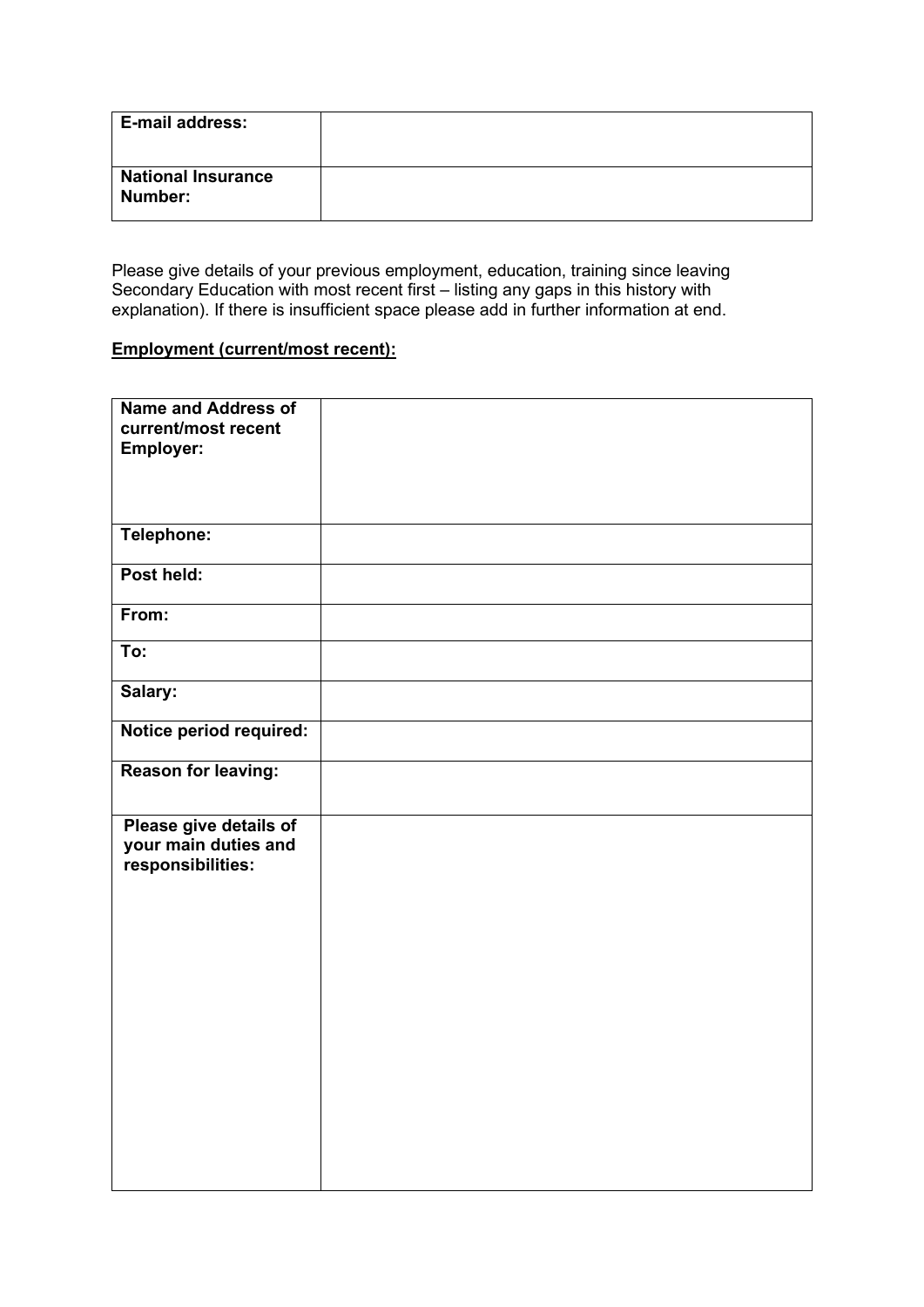# **Previous Employment:**

| <b>Name of Employer:</b>   |  |
|----------------------------|--|
| <b>Position Held:</b>      |  |
| To:                        |  |
| From:                      |  |
| <b>Reason for Leaving:</b> |  |

| <b>Name of Employer:</b>   |  |
|----------------------------|--|
| <b>Position Held:</b>      |  |
| To:                        |  |
| From:                      |  |
| <b>Reason for Leaving:</b> |  |

| Name of Employer:          |  |
|----------------------------|--|
| <b>Position Held:</b>      |  |
| To:                        |  |
| From:                      |  |
| <b>Reason for Leaving:</b> |  |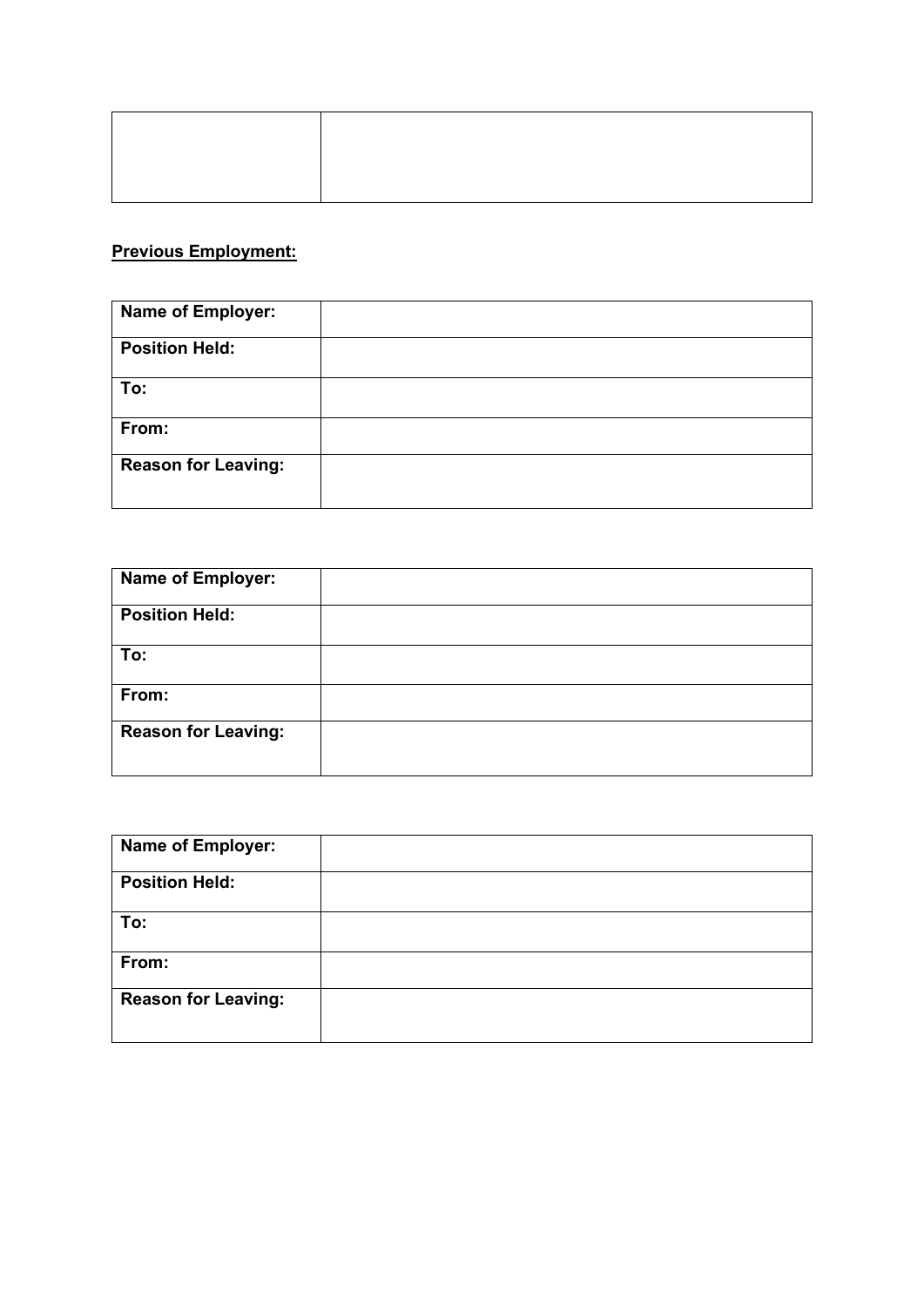### **Education:**

### **Please give details of secondary education, further/higher education and Qualifications gained with most recent first.**

| School / College /<br><b>University:</b> |  |
|------------------------------------------|--|
| To:                                      |  |
| From:                                    |  |
| <b>Subjects / Results:</b>               |  |

| School / College /<br><b>University:</b> |  |
|------------------------------------------|--|
| To:                                      |  |
| From:                                    |  |
| <b>Subjects / Results:</b>               |  |

| School / College /<br><b>University:</b> |  |
|------------------------------------------|--|
| To:                                      |  |
| From:                                    |  |
| <b>Subjects / Results:</b>               |  |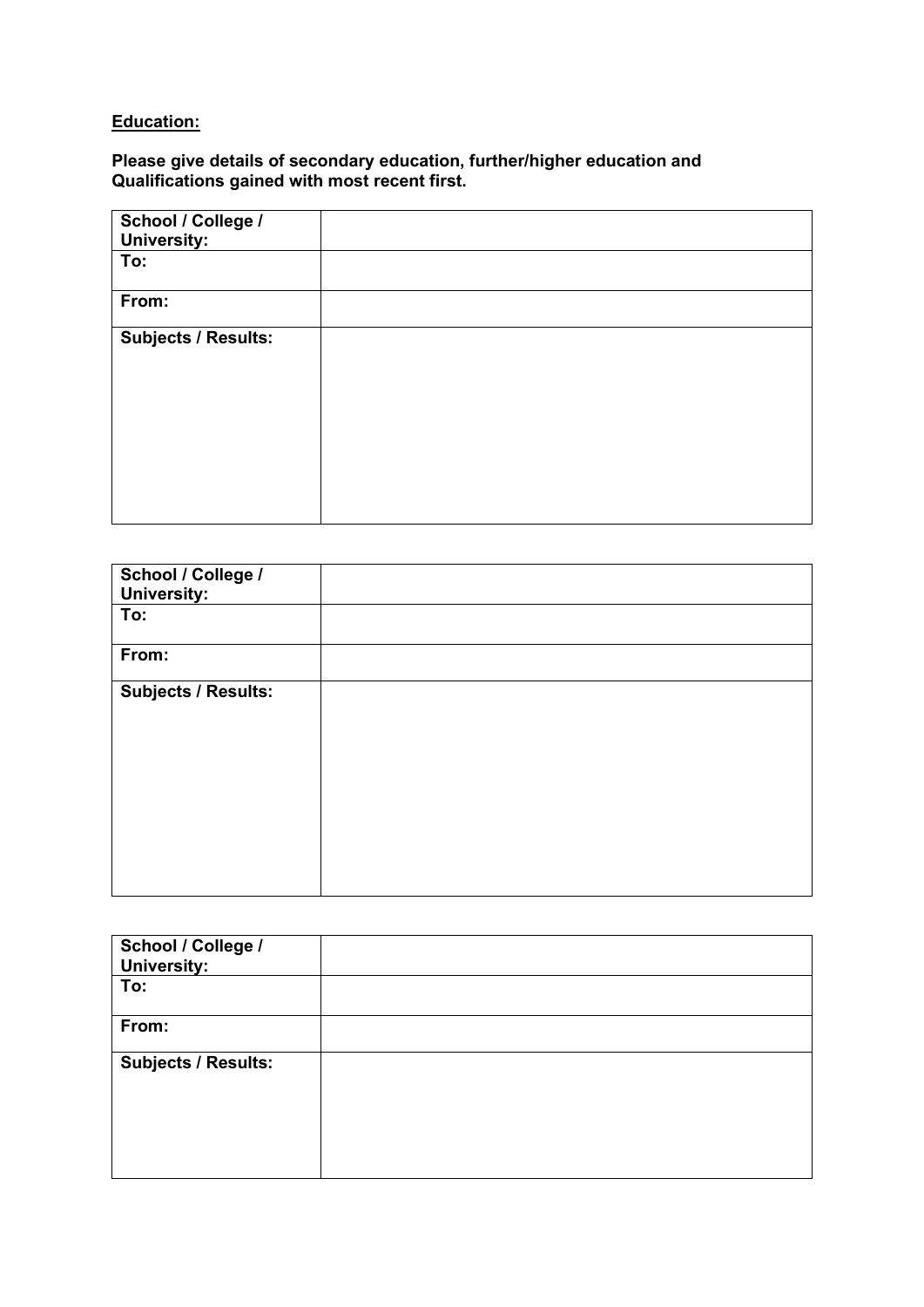| <b>Other qualifications</b><br>and relevant training:      |  |
|------------------------------------------------------------|--|
| <b>Membership of</b><br><b>Professional Bodies</b><br>etc: |  |
| <b>Hobbies/Interests:</b>                                  |  |

### **REFEREES**

Please give the name of two referees, not related who are able to provide us with information to support your application. One should be your most recent employer or if you have not had previous employment your Head teacher, lecturer/college tutor or a member of a community or volunteer co-ordinator where applicable.

Please note: employment will only be commence on receipt of two references.

**1.**

| Name:                                        |  |
|----------------------------------------------|--|
| <b>Position:</b>                             |  |
| <b>Relationship:</b>                         |  |
| <b>Address:</b>                              |  |
| Tel No:                                      |  |
| E-mail:                                      |  |
| May we contact prior to<br>interview -Yes/No |  |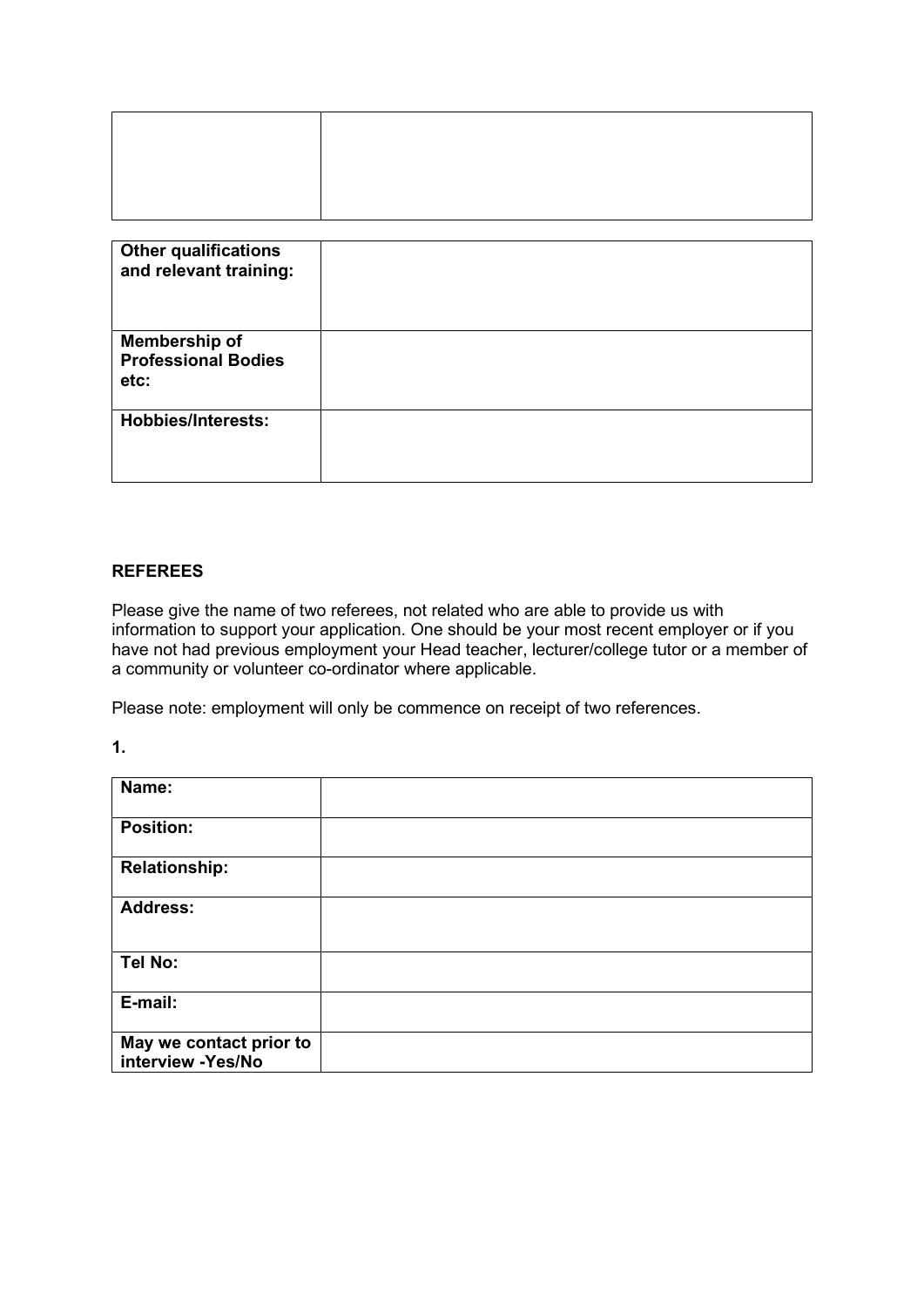| Name:                                        |  |
|----------------------------------------------|--|
| <b>Position:</b>                             |  |
| <b>Relationship:</b>                         |  |
| <b>Address:</b>                              |  |
| Tel No:                                      |  |
| E-mail:                                      |  |
| May we contact prior to<br>interview -Yes/No |  |

### **Rehabilitation of Offenders Act:**

**This post is exempt from Rehabilitation Offenders Act 1974 as it is a Regulated Activity.**

| Do you have any spent<br>convictions, cautions,<br>reprimands, warnings,<br>or bind overs? Yes/No |  |
|---------------------------------------------------------------------------------------------------|--|
| If yes, please give<br>details:                                                                   |  |

| Should you require any   |  |
|--------------------------|--|
| special arrangements     |  |
| for your interview eg.   |  |
| special equipment or     |  |
| access arrangements,     |  |
| please give details.     |  |
|                          |  |
| We will contact you      |  |
| prior to any interview   |  |
| to discuss this further. |  |

**2.**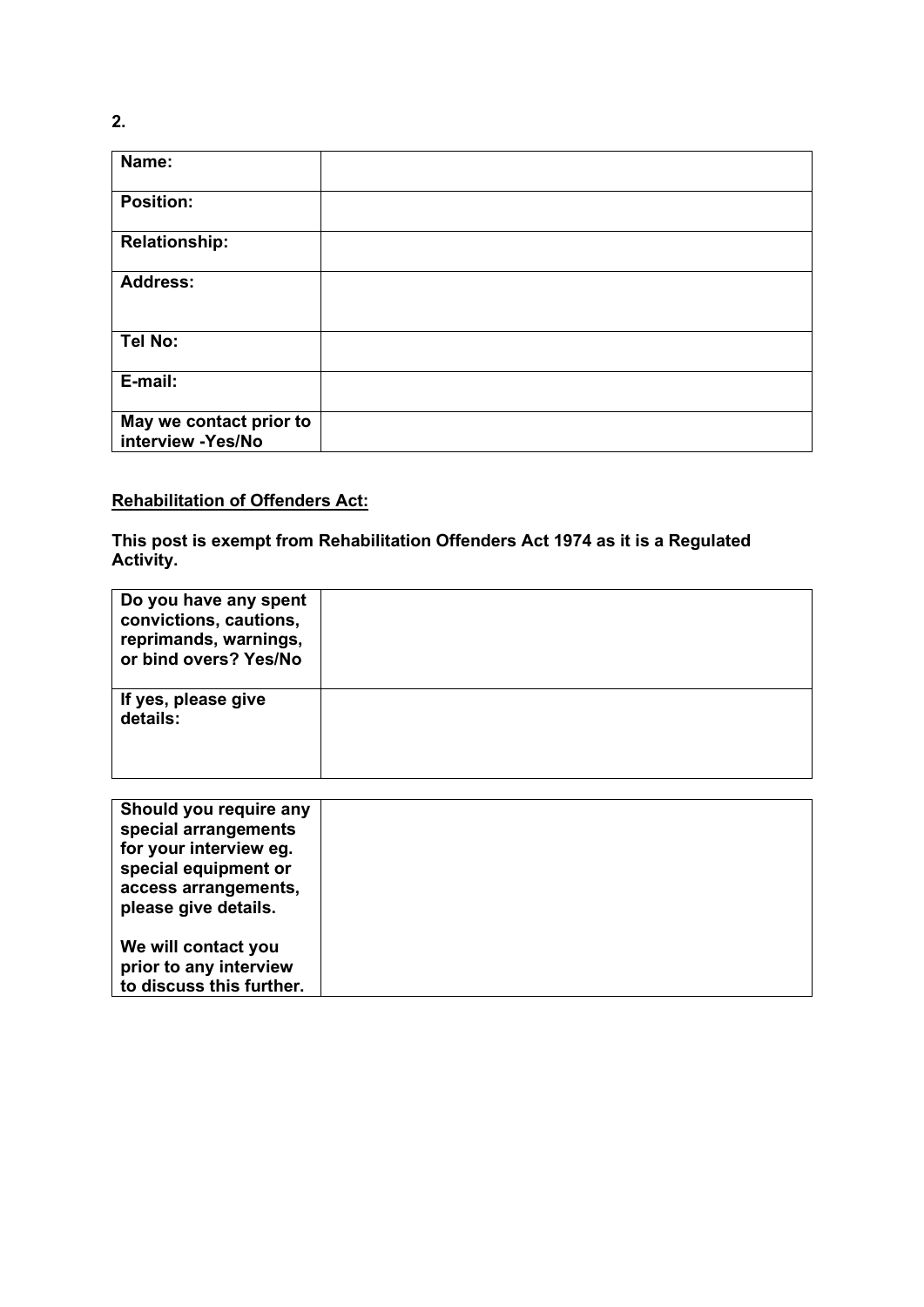# **Other Details:**

| Personal          |  |
|-------------------|--|
| <b>Statement:</b> |  |
|                   |  |
|                   |  |
|                   |  |
|                   |  |
|                   |  |
|                   |  |
|                   |  |
|                   |  |
|                   |  |
|                   |  |
|                   |  |
|                   |  |
|                   |  |
|                   |  |
|                   |  |
|                   |  |
|                   |  |
|                   |  |
|                   |  |
|                   |  |
|                   |  |
|                   |  |
|                   |  |
|                   |  |
|                   |  |
|                   |  |
|                   |  |
|                   |  |
|                   |  |
|                   |  |
|                   |  |
|                   |  |
|                   |  |
|                   |  |
|                   |  |
|                   |  |
|                   |  |
|                   |  |
|                   |  |
|                   |  |
|                   |  |
|                   |  |
|                   |  |
|                   |  |
|                   |  |
|                   |  |